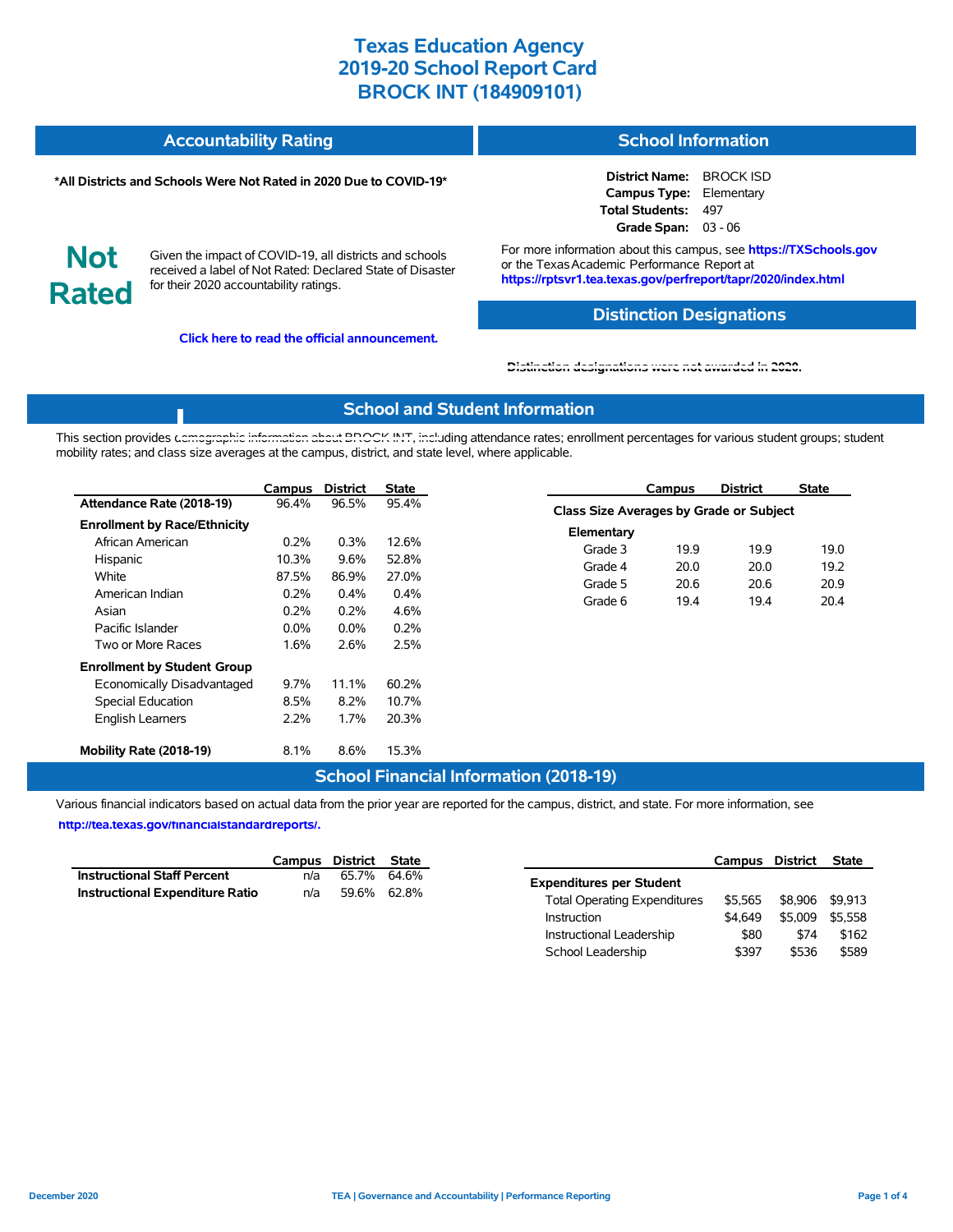### **STAAR Outcomes**

This section provides STAAR performance and Academic Growth outcomes. Academic Growth measures whether students are maintaining performance or improving from year to year. **Please note that due to the cancellation of spring 2020 State of Texas Assessments of Academic Readiness (STAAR) due to the COVID-19 pandemic, the performance of this year's report is not updated.**

|                                                                                |      |              |          |     | African                  |     |       | American |         | <b>Pacific</b>           | More   | Econ          |  |
|--------------------------------------------------------------------------------|------|--------------|----------|-----|--------------------------|-----|-------|----------|---------|--------------------------|--------|---------------|--|
|                                                                                |      | <b>State</b> | District |     | Campus American Hispanic |     | White | Indian   | Asian   | <b>Islander</b>          | Races  | <b>Disadv</b> |  |
| STAAR Performance Rates at Approaches Grade Level or Above (All Grades Tested) |      |              |          |     |                          |     |       |          |         |                          |        |               |  |
| All Subjects                                                                   | 2019 | 78%          | 91%      | 90% | ∗                        | 88% | 91%   | *        | 100%    | $\overline{a}$           | 85%    | 81%           |  |
|                                                                                | 2018 | 77%          | 90%      | 86% | $\ast$                   | 83% | 87%   | $\ast$   | $\ast$  | $\overline{a}$           | 100%   | 82%           |  |
| ELA/Reading                                                                    | 2019 | 75%          | 89%      | 92% | $\ast$                   | 92% | 92%   | $\ast$   | $\ast$  | $\overline{a}$           | 63%    | 83%           |  |
|                                                                                | 2018 | 74%          | 88%      | 88% | $\ast$                   | 93% | 88%   | $\ast$   | $\ast$  | $\overline{a}$           | $\ast$ | 85%           |  |
| Mathematics                                                                    | 2019 | 82%          | 93%      | 92% | $\ast$                   | 85% | 93%   | $\ast$   | $\ast$  | $\overline{a}$           | 100%   | 80%           |  |
|                                                                                | 2018 | 81%          | 94%      | 92% | $\ast$                   | 87% | 93%   | $\ast$   | $\ast$  |                          | $\ast$ | 89%           |  |
| Writing                                                                        | 2019 | 68%          | 85%      | 84% | $\overline{\phantom{a}}$ | 93% | 82%   |          |         |                          | $\ast$ | 82%           |  |
|                                                                                | 2018 | 66%          | 79%      | 72% | $\ast$                   | 40% | 75%   | $\ast$   | $\ast$  |                          | $\ast$ | 55%           |  |
| Science                                                                        | 2019 | 81%          | 92%      | 84% | $\ast$                   | 75% | 85%   | $\ast$   | $\ast$  |                          | $\ast$ | 71%           |  |
| STAAR Performance Rates at Meets Grade Level or Above (All Grades Tested)      |      |              |          |     |                          |     |       |          |         |                          |        |               |  |
| All Subjects                                                                   | 2019 | 50%          | 67%      | 62% |                          | 47% | 64%   | $\ast$   | 40%     | $\overline{a}$           | 45%    | 46%           |  |
|                                                                                | 2018 | 48%          | 65%      | 56% | $\ast$                   | 37% | 58%   | $\ast$   | $\ast$  |                          | 57%    | 43%           |  |
| ELA/Reading                                                                    | 2019 | 48%          | 66%      | 63% | $\ast$                   | 50% | 65%   | $\ast$   | $\ast$  | $\overline{a}$           | 38%    | 45%           |  |
|                                                                                | 2018 | 46%          | 62%      | 52% | $\ast$                   | 33% | 53%   | $\ast$   | $\ast$  | L,                       | $\ast$ | 37%           |  |
| <b>Mathematics</b>                                                             | 2019 | 52%          | 66%      | 62% | $\ast$                   | 44% | 65%   | $\ast$   | $\ast$  | $\overline{a}$           | 50%    | 48%           |  |
|                                                                                | 2018 | 50%          | 66%      | 61% | $\ast$                   | 40% | 64%   | $\ast$   | $\ast$  | $\overline{a}$           | $\ast$ | 48%           |  |
| Writing                                                                        | 2019 | 38%          | 59%      | 62% | $\overline{\phantom{a}}$ | 50% | 63%   |          |         |                          | $\ast$ | 45%           |  |
|                                                                                | 2018 | 41%          | 53%      | 53% | $\ast$                   | 40% | 54%   | $\ast$   | *       | $\overline{a}$           | $\ast$ | 45%           |  |
| Science                                                                        | 2019 | 54%          | 68%      | 55% | $\ast$                   | 50% | 57%   | $\ast$   | $\ast$  | L,                       | $\ast$ | 43%           |  |
| STAAR Performance Rates at Masters Grade Level (All Grades Tested)             |      |              |          |     |                          |     |       |          |         |                          |        |               |  |
| All Subjects                                                                   | 2019 | 24%          | 31%      | 29% | $\ast$                   | 14% | 31%   | ∗        | 0%      | $\overline{a}$           | 15%    | 12%           |  |
|                                                                                | 2018 | 22%          | 30%      | 25% | $\ast$                   | 17% | 26%   | $\ast$   | $\ast$  | $\overline{\phantom{a}}$ | 29%    | 17%           |  |
| ELA/Reading                                                                    | 2019 | 21%          | 30%      | 32% | $\ast$                   | 17% | 35%   | $\ast$   | $\ast$  | L,                       | 0%     | 13%           |  |
|                                                                                | 2018 | 19%          | 27%      | 24% | $\ast$                   | 7%  | 26%   | $\ast$   | $\ast$  | $\overline{a}$           | $\ast$ | 19%           |  |
| Mathematics                                                                    | 2019 | 26%          | 31%      | 31% | $\ast$                   | 15% | 33%   | $\ast$   | $\ast$  | $\overline{a}$           | 25%    | 15%           |  |
|                                                                                | 2018 | 24%          | 33%      | 31% | $\ast$                   | 27% | 32%   | $\ast$   | $\ast$  |                          | $\ast$ | 19%           |  |
| Writing                                                                        | 2019 | 14%          | 18%      | 16% | $\overline{a}$           | 7%  | 17%   |          |         |                          | $\ast$ | 9%            |  |
|                                                                                | 2018 | 13%          | 16%      | 14% | $\ast$                   | 20% | 13%   | $\ast$   | $\ast$  |                          | $\ast$ | 9%            |  |
| Science                                                                        | 2019 | 25%          | 34%      | 23% | $\ast$                   | 13% | 24%   | $\ast$   | $\ast$  |                          | $\ast$ | 0%            |  |
| Academic Growth Score (All Grades Tested)                                      |      |              |          |     |                          |     |       |          |         |                          |        |               |  |
| <b>Both Subjects</b>                                                           | 2019 | 69           | 71       | 64  | $\ast$                   | 63  | 65    | $\ast$   | $\ast$  | $\overline{a}$           | 50     | 58            |  |
|                                                                                | 2018 | 69           | 71       | 56  | $\overline{a}$           | 60  | 58    | $\ast$   | $\ast$  | L,                       | $\ast$ | 50            |  |
| ELA/Reading                                                                    | 2019 | 68           | 71       | 65  | $\ast$                   | 65  | 66    | $\ast$   | $\ast$  | $\overline{a}$           | 21     | 55            |  |
|                                                                                | 2018 | 69           | 68       | 54  | $\blacksquare$           | 50  | 56    | $\ast$   | $\star$ | $\overline{\phantom{a}}$ | $\ast$ | 45            |  |
| Mathematics                                                                    | 2019 | 70           | 71       | 64  | $\ast$                   | 62  | 64    | $\ast$   | $\ast$  |                          | 79     | 61            |  |
|                                                                                | 2018 | 70           | 73       | 59  |                          | 70  | 60    | $\ast$   | $\ast$  |                          | $\ast$ | 55            |  |

 **? Indicates that the data for this item were statistically improbable or were reported outside a reasonable range.**

 **- Indicates zero observations reported for this group. \* Indicates results are masked due to small numbers to protect student confidentiality.**

**n/a Indicates data reporting is not applicable for this group.**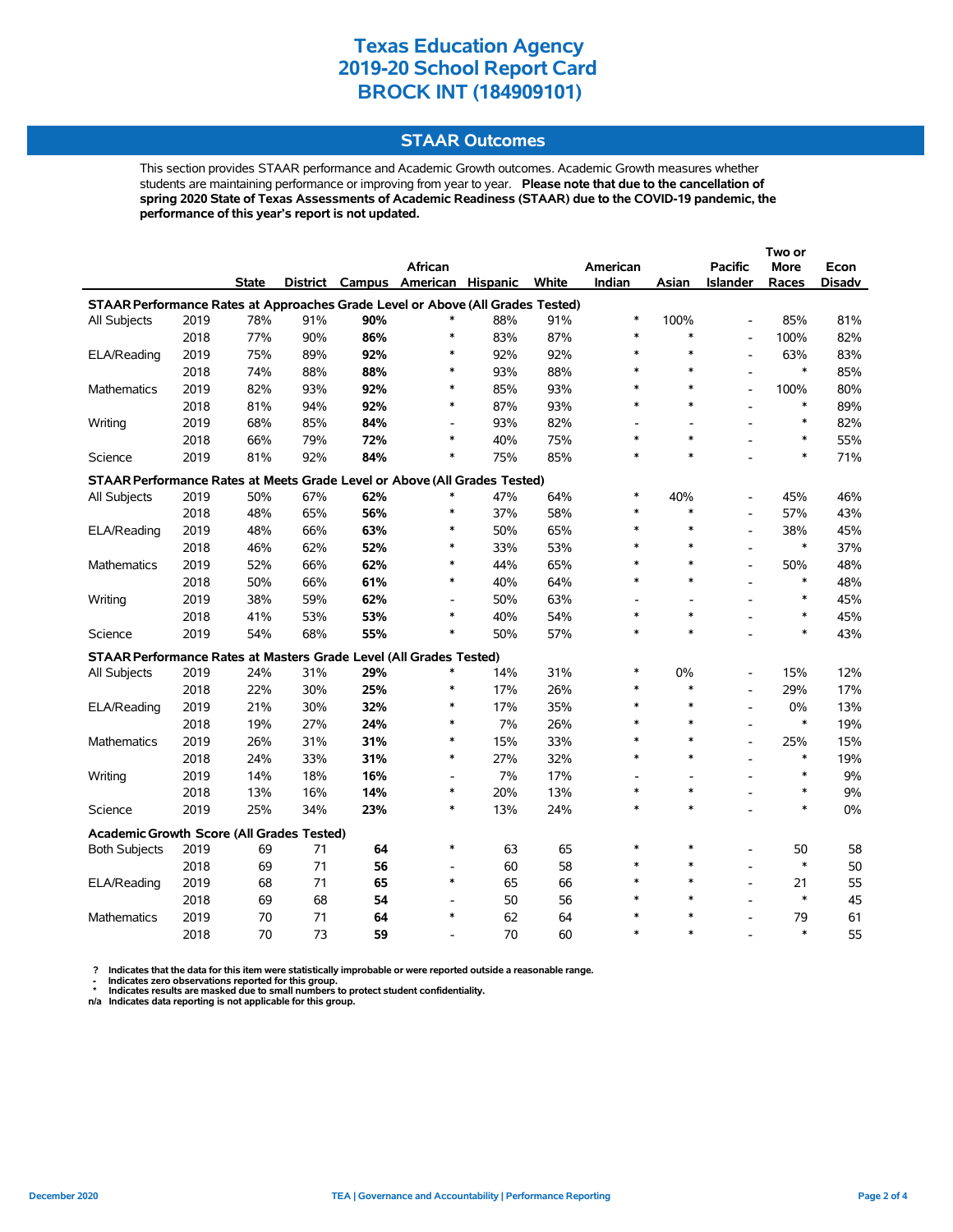### **Prior-Year Non-Proficient and Student Success Initiative STAAR Outcomes**

Progress of Prior-Year Non-Proficient Students shows STAAR performance rates for students who did not perform satisfactorily in 2017-18 but did in 2018-19. Student Success Initiative shows rates related to the requirement for students to demonstrate proficiency on the reading and mathematics STAAR in grades 5 and 8. **Please note that due to the cancellation of spring 2020 State of Texas Assessments of Academic Readiness (STAAR) due to the COVID-19 pandemic, this year's report is not updated.**

|                                                                       |              |                 |                                                   |                                                                       |                 |              | Two or   |        |                 |             |               |
|-----------------------------------------------------------------------|--------------|-----------------|---------------------------------------------------|-----------------------------------------------------------------------|-----------------|--------------|----------|--------|-----------------|-------------|---------------|
|                                                                       |              |                 |                                                   | African                                                               |                 |              | American |        | <b>Pacific</b>  | <b>More</b> | Econ          |
|                                                                       | <b>State</b> | <b>District</b> | Campus                                            | American                                                              | <b>Hispanic</b> | <b>White</b> | Indian   | Asian  | <b>Islander</b> | Races       | <b>Disadv</b> |
|                                                                       |              |                 | Progress of Prior-Year Non-Proficient Students    |                                                                       |                 |              |          |        |                 |             |               |
| Sum of Grades 4-8                                                     |              |                 |                                                   |                                                                       |                 |              |          |        |                 |             |               |
| Reading<br>2019                                                       | 41%          | 75%             | 78%                                               |                                                                       | ∗               | 79%          | *        | $\ast$ |                 |             |               |
| 2018                                                                  | 38%          | 61%             | $\star$                                           |                                                                       |                 | $\ast$       |          |        |                 |             |               |
| Mathematics                                                           |              |                 |                                                   |                                                                       |                 |              |          |        |                 |             |               |
| 2019                                                                  | 45%          | 67%             | 50%                                               |                                                                       | *               | 54%          | *        |        |                 | *           |               |
| 2018                                                                  | 47%          | 68%             | $\star$                                           |                                                                       | *               | $\ast$       | *        |        |                 |             |               |
| <b>Students Success Initiative</b>                                    |              |                 |                                                   |                                                                       |                 |              |          |        |                 |             |               |
| <b>Grade 5 Reading</b>                                                |              |                 |                                                   |                                                                       |                 |              |          |        |                 |             |               |
|                                                                       |              |                 |                                                   | Students Meeting Approaches Grade Level on First STAAR Administration |                 |              |          |        |                 |             |               |
| 2019                                                                  | 78%          | 93%             | 93%                                               | *                                                                     | 100%            | 92%          | *        | $\ast$ |                 |             | 83%           |
|                                                                       |              |                 | Students Requiring Accelerated Instruction        |                                                                       |                 |              |          |        |                 |             |               |
| 2019                                                                  | 22%          | 7%              | 7%                                                | *                                                                     | 0%              | 8%           | $\ast$   | $\ast$ |                 |             | 17%           |
| <b>STAAR Cumulative Met Standard</b>                                  |              |                 |                                                   |                                                                       |                 |              |          |        |                 |             |               |
| 2019                                                                  | 86%          | 96%             | 96%                                               | *                                                                     | 100%            | 96%          | $\ast$   | $\ast$ |                 |             | 83%           |
| <b>Grade 5 Mathematics</b>                                            |              |                 |                                                   |                                                                       |                 |              |          |        |                 |             |               |
| Students Meeting Approaches Grade Level on First STAAR Administration |              |                 |                                                   |                                                                       |                 |              |          |        |                 |             |               |
| 2019                                                                  | 83%          | 93%             | 93%                                               |                                                                       | 86%             | 94%          | *        | *      |                 |             | 83%           |
|                                                                       |              |                 | <b>Students Requiring Accelerated Instruction</b> |                                                                       |                 |              |          |        |                 |             |               |
| 2019                                                                  | 17%          | 7%              | 7%                                                | ∗                                                                     | 14%             | 6%           | *        | $\ast$ |                 |             | 17%           |
| <b>STAAR Cumulative Met Standard</b>                                  |              |                 |                                                   |                                                                       |                 |              |          |        |                 |             |               |
| 2019                                                                  | 90%          | 94%             | 94%                                               | *                                                                     | 86%             | 95%          | $\ast$   | $\ast$ |                 |             | 83%           |

 **? Indicates that the data for this item were statistically improbable or were reported outside a reasonable range.**

 **- Indicates zero observations reported for this group. \* Indicates results are masked due to small numbers to protect student confidentiality.**

**n/a Indicates data reporting is not applicable for this group.**